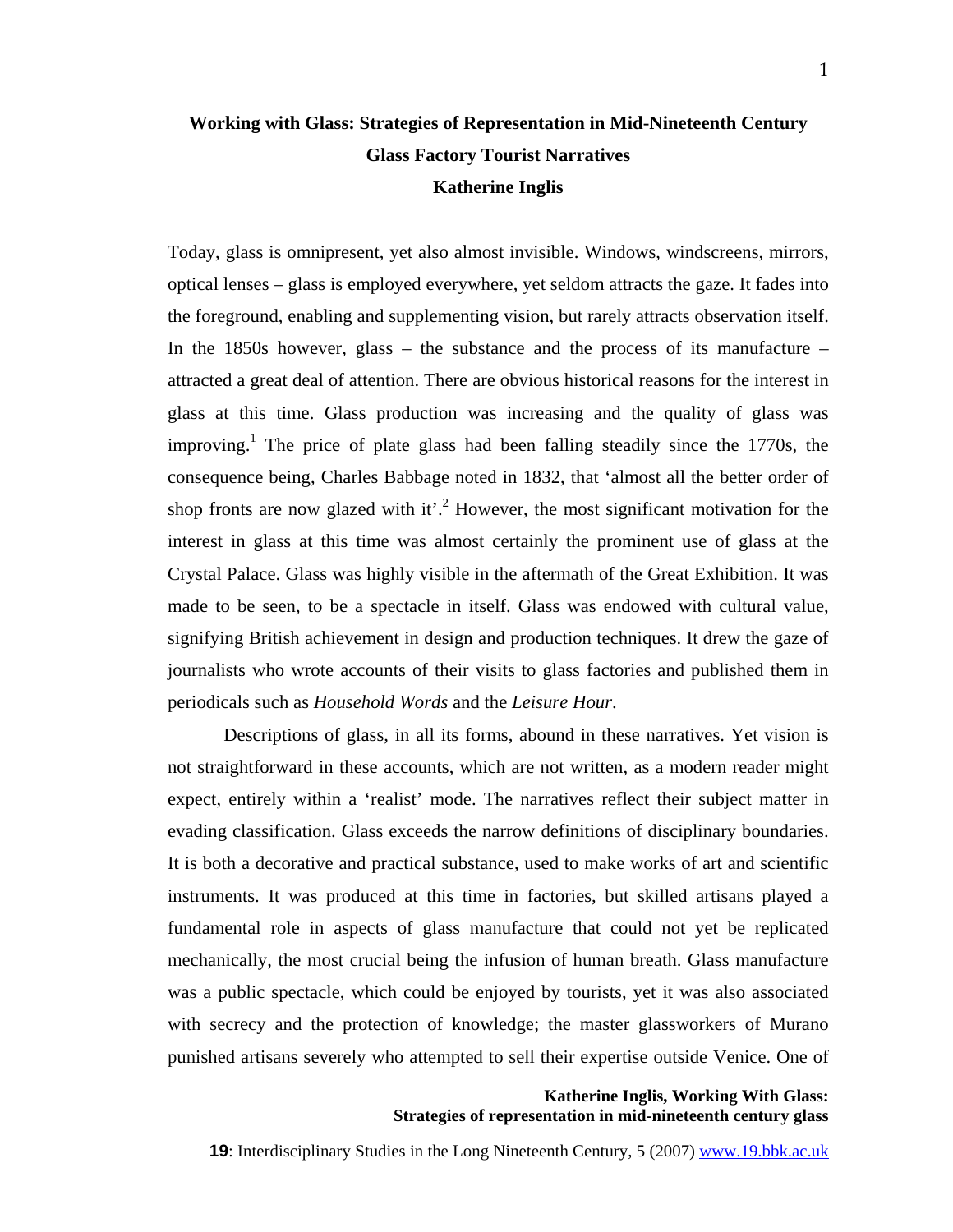the first instances of industrial espionage was the French attempt to recruit Venetian workers in the 1660s to bolster the nascent Royal Company of Glass and Mirrors. In turn, the French later protected the secret of their revolutionary casting process jealously.<sup>[3](#page-12-2)</sup> In the nineteenth century, French and Belgian artisans maintained a hegemony in the British factories by concealing the secrets of their trade from their coworkers, and indeed, from the authors of the visit narratives. These antithetical qualities of glass inform the antithetical nature of glass factory tourist narratives, which, like their subject, also exceed disciplinary boundaries. Glass factory tourist narratives cannot be read solely in the context of art history, nor as literary exercises, nor as journalism, but this should not be regarded as a problem. Reading these excessive narratives opens up new aspects on the history of an enigmatic substance, the history of work, and the way in which nineteenth-century observers literally *looked* at glass and work.

Delegates at Birkbeck's conference on *The Verbal and the Visual in Nineteenth-Century Culture* had the opportunity to study a selection of glass factory tourist narratives at a workshop on 'Working with Glass' led by Isobel Armstrong. The articles were made available online in the weeks prior to the conference. They included pieces from *Household Words,* the *Illustrated Exhibitor and Magazine of Art*, and the *Leisure Hour*. All were published between 1851 and 1853, in the immediate aftermath of the Great Exhibition. The workshop focused on the relationship between the verbal and the visual in these texts, but was also interested in what proved to be the related problem of the internal contradictions in the narratives. Tension arises from the irreconcilable projects of the glass factory tourist narrative – the need to describe accurately versus the requirement to celebrate glass and glass manufacture. The narrative has to represent the body of the worker, given that the worker is central to glass manufacture, but as the reality of the worker's experience complicates the celebration of industry and invention, the suffering body is only partially visible in the narrative and the ecological impact of industrialisation is naturalised. Glass factory tourist narratives are, as Armstrong pointed out, exercises in the 'art of describing', yet they regularly turn away from or appear unable to look at that which is most apparent.<sup>[4](#page-12-3)</sup> The workshop was therefore as

> **Katherine Inglis, Working With Glass: Strategies of representation in mid-nineteenth century glass**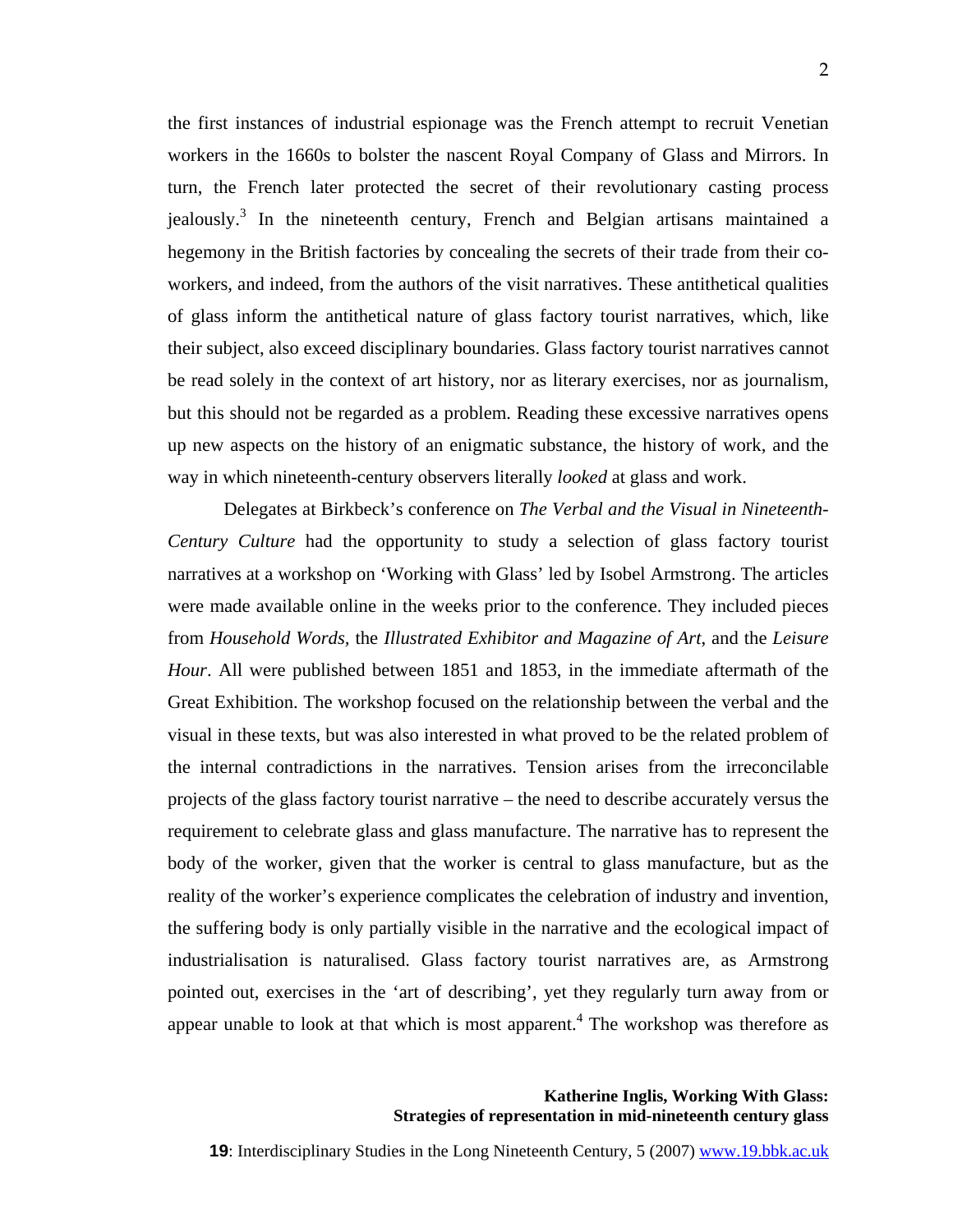interested in visual disturbances and disruptions of visual description as it was with instances of ekphrasis.

The idea of ekphrasis was itself complicated by glass's evasion of categorisation. When the narrator of a glass factory tourist account describes a process, a worker's body, a globule of molten glass, and a finished commodity with the same intensity and using the same mode of description, which is the work of art? What is ekphrasis, when a worker and an artefact are appraised with the same aestheticizing gaze, and what is the significance of the disruption of ekphrasis at critical junctures in the narrative? Is the uneven deployment of ekphrasis related to the enigmatic quality of glass, as a substance whose method of production is both universally known (evidenced by the narratives' rehearsal of Pliny and Samuel Johnson's anecdotes of the discovery of glass-making), and shrouded in secrecy (evidenced in the omission of significant aspects of glass manufacture from the narratives)? Glass is a sense-enhancing medium; it supplements vision by making interiors lighter and magnifying that which is minute or distant, yet it defies description in glass factory tourist narratives. This serves to make glass, in its textual incarnation, strangely invisible, despite being the object of scrutiny. How can today's readers of Victorian glass factory tourist narratives approach accounts which occlude and efface as much as they reveal?

In the first chapter of her forthcoming book, *Victorian Glassworlds: Glass Culture and the Imagination 1830-1880,* Isobel Armstrong cautions against reading mid-Victorian glass factory tourist narratives within today's narrow definitions of journalism and disciplinary boundaries.<sup>[5](#page-12-4)</sup> Reading these narratives in this way can only be frustrating for the contemporary historian or literary critic. These accounts are early examples of 'journalistic attempts at an ethnography of work' in which 'the art of describing' plays a critical role. Their broad deployment of description (of the prehistory of glass, of the manufacturing process, and what the tourist *saw*) is not confined by the generic limitations of ekphrasis, as the description of an extant artefact. The manufacturing process, the workers, the unfinished glass and the finished commodity are all approached with an aesthetic gaze and described as if they were equivalent works of art. Armstrong shows that this apparently excessive, eccentric

> **Katherine Inglis, Working With Glass: Strategies of representation in mid-nineteenth century glass**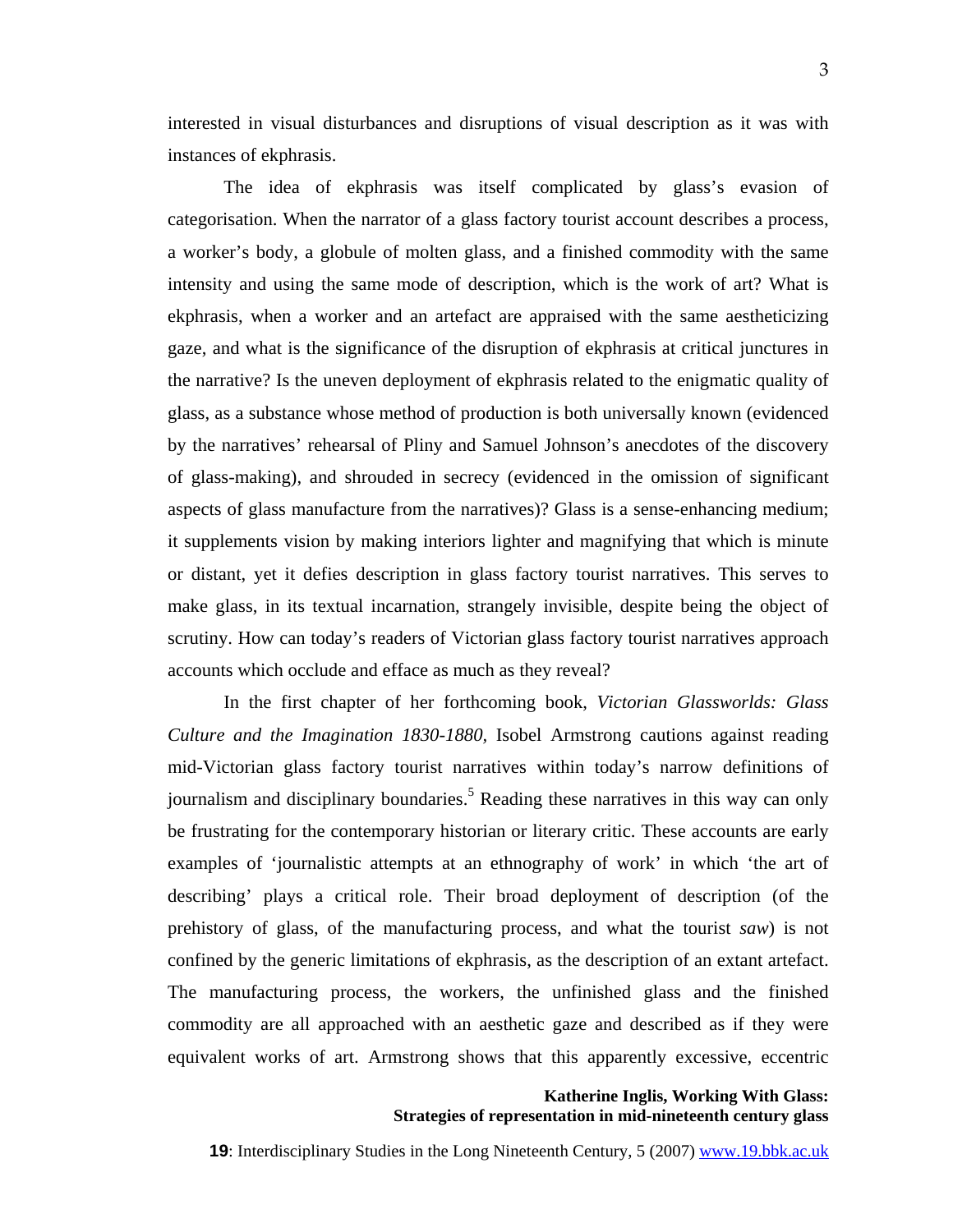deployment of description is connected to the accounts' narrative projects. They exceeded their remit – to *describe* work – and actively 'constructed work and the factory for the culture'. This is not realistic journalism, neutral reportage. The accounts are affective and actively engaged with glass and an ideal of manufacture. A more useful and appropriate way of thinking about these narratives, Armstrong suggests, is as 'myths of glasswork'; texts which sought 'both to document and mythologise' the industrial landscape and the process of manufacture. Her approach opens up new possibilities for reading across disciplinary boundaries, for combining techniques derived from literary criticism, art history, and social history to analyse these antithetical texts.

It is interesting to think about the tensions in glass factory tourist narratives as products of these two variant projects – the drive to document, which requires visual and verbal accuracy, versus the drive to craft an industrial myth, which requires exaggeration, the imposition or creation of a mythic morphology, and frequently turning a blind eye to the abject and objectionable consequences of the industrial process. The narrative is pulled in two directions, towards vision and ekphrasis, and towards imagination and myth-making. The workshop noted this tension in the discrepancy between the narratives' fascination with the minutiae of the manufacturing process, which results in a dizzying compilation of facts and statistics, and the effacement of the troubling human presence, the body of the worker. The narratives strive to recreate an extraordinary sensory experience for the reader, but cannot describe the worker with equivalent clarity, for to do so would necessitate the asking of awkward, unspeakable questions regarding the worker's experience. In the context of the workshop, such turnings away and transformations were discussed as refusals to look, the disruption of sight, and the interruption of ekphrasis.

The continual interruption of ekphrasis is indicative of the unwritten narratives that the myth-making tourists could not, or would not, produce. These refusals and interruptions of sight and narration gesture towards stories of sight-seeing that were never told. Armstrong provides a useful summary in her chapter of what glass factory tourist narratives were *not* concerned with:

#### **Katherine Inglis, Working With Glass: Strategies of representation in mid-nineteenth century glass**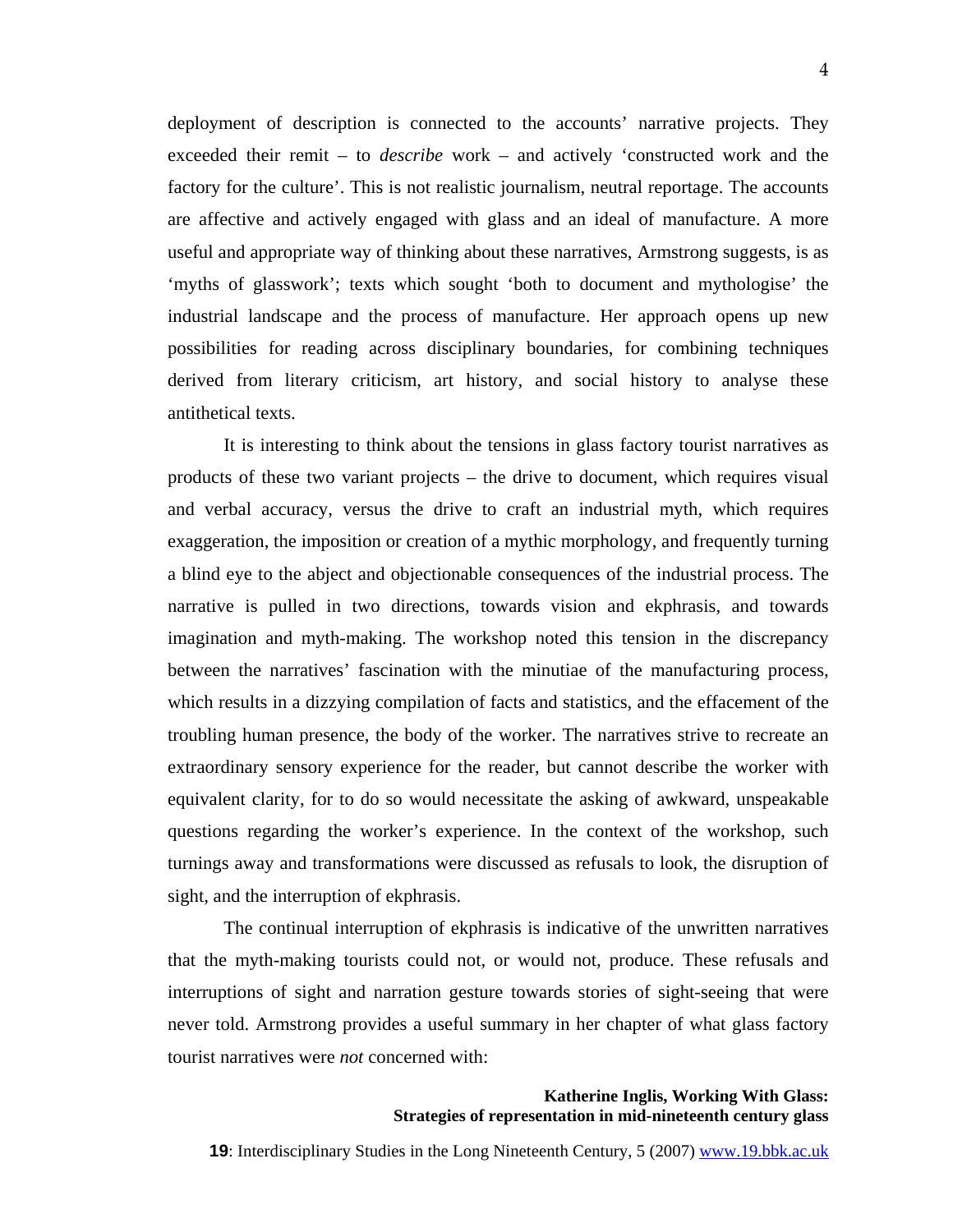Factory size (the relation of the large factory to the small enterprise), the vertical hierarchical organisation of the factory or otherwise, and power structures within it, the division of labour and its relation to machinery, the place of the artisan in an 'aristocracy' of skilled labour, and the definition of skilled and unskilled, the existence of a 'deference' culture that created consensus rather than conflict, factory legislation, the politics and economics of wage structures, trade unionism, strikes, these questions do not have a place in factory narratives. There is little to affirm or deconstruct contemporary twentieth- and twenty-first century positions on these issues.

This suggests that glass factory tourist narratives were effectively blind to any aspect of glass manufacture that was not immediately apparent to the gaze of the tourist. Glass factory tourist narratives were principally concerned with visual spectacle – with sensation, performance, and observing an environment and a process. This focus on surfaces and spectacle renders them (superficially) of little use to the modern historian interested in 'empirical and theoretical issues'. Understandably, delegates were interested in these unwritten narratives –the social and economic issues that the glass factory narratives did not address, such as the labour hierarchy, the relationship between the factory owners and the workers, the hegemony of French and Belgian workers in the Chance factory, and so on  $-$  but the myths of glasswork continually frustrate inquiry into such unspectacular aspects of work. Today's historians and critics must look elsewhere to understand the context of these narratives. It is more productive to accept their imaginative component and read them eccentrically, as Armstrong does, using structuralist tools, reading these narratives as fact-filled myths or industrial fairytales rather than purely realistic texts.

Glass factory tourist narratives have a distinct morphology. Armstrong identifies eight phases, which lead up to and away from the central moment of the narrative, the 'crisis' at the furnace:

These eight phases were: induction, the entry into unfamiliar industrial territory by the stranger narrator; the journey through factory space and the unfolding discovery of technological process; a short history of glass (three reports quote Johnson on glass) and its modern day constituents; the journey into darkness and the central drama or crisis of the furnace heat – this was the climax of the narrative, and figured as a passion, as I have observed – the infernal choreography of workers round the furnace; the magical skill of

#### **Katherine Inglis, Working With Glass: Strategies of representation in mid-nineteenth century glass**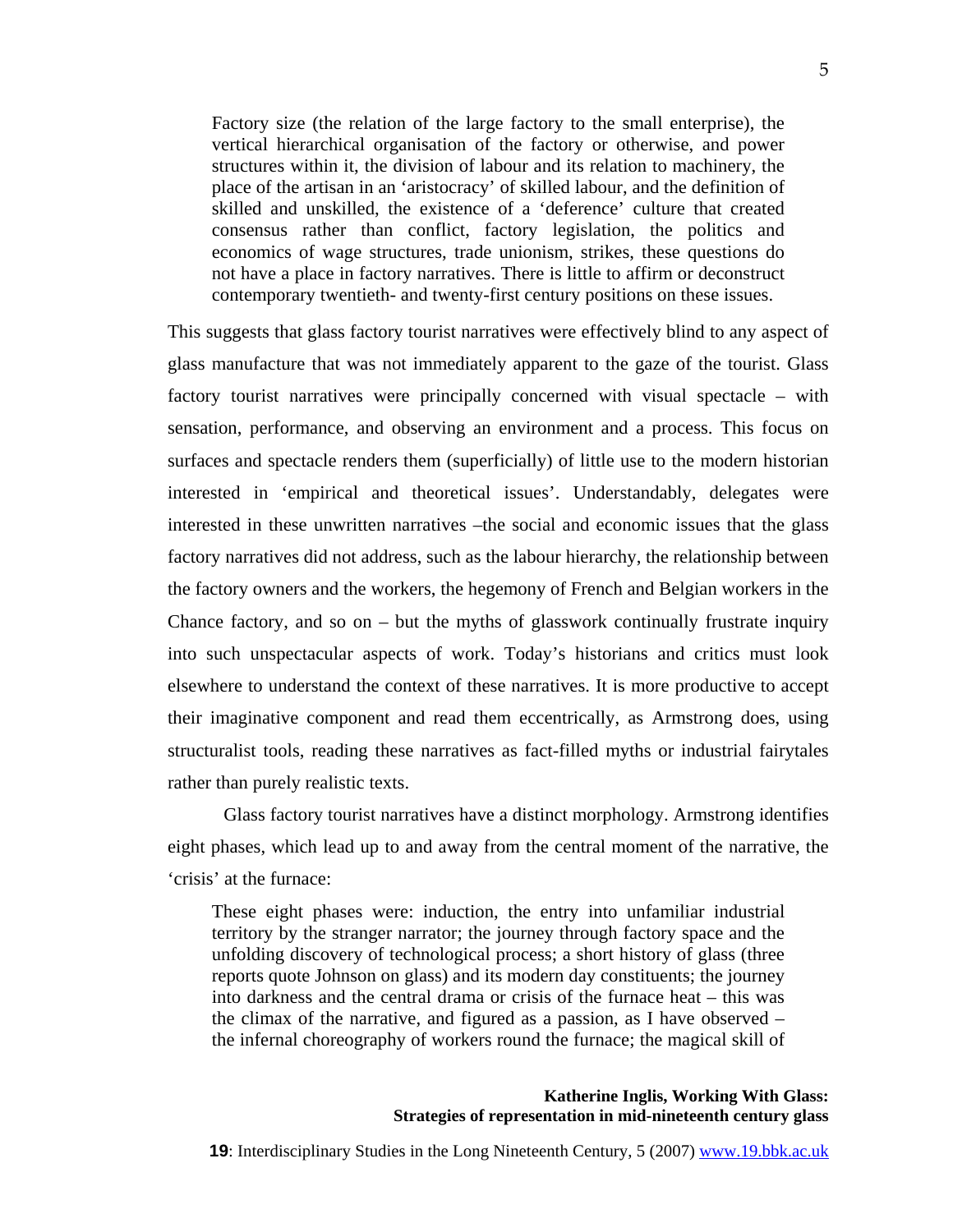the glassworker; the emergence of a final glass artifact as commodity; the movement of safe return to familiar territory.

These phases recall the medieval quester's ordeal in the wasteland, or the classical hero's voyage into and out of the underworld. The eight phases construct a mythic structure, a journalistic account mapped onto the terrible journey, ordeal, and triumphant emergence of the 'stranger narrator' from the industrial wasteland. The crisis at the furnace is the point at which visual experience is most intense and where the reader would expect the most vivid description of the factory, yet it is at the furnace that narration fails and the most dramatic disruption of ekphrasis occurs. The furnace is the heart of the factory and the heart of the narrative, and as such demands to be described, but its physical impact on the suffering bodies of the workers and the narrator is too terrible to be accommodated within a triumphant myth of glasswork. The documentary and mythological projects cannot be reconciled, and the narrative collapses, retreats or evades the terrible intensity of the furnace. The furnace crisis produces, Armstrong notes, fascinating strategies for 'deferring the moment of confrontation with the furnace. Syncopations, displacements and hesitancy occur'. Visual description is deferred, or at best translated through the 'iconographical language' of fiction (Dante's inferno, *The Arabian Nights*, the Biblical furnace, the hero's quest) so that the experience of physical discomfort at the furnace mouth and the worker's ordeal is either left unspoken or re-imagined figuratively.

The workshop was particularly interested in the discrepancy between the accounts' profusion of description, both visual and statistical (Armstrong characterises them as 'prodigiously fact-loaded' in her chapter), and the interruption of this mode of description at the furnace. As Armstrong pointed out in the workshop, the portrayal of the furnace is dominated by chiaroscuro effects. Far from being a place of blazing light and clarity, it is a place of shadow and darkness, where vision is obscured and even impossible. In her chapter, Armstrong positions a selection of quotes from different accounts together, each of which speaks in some way of the narrator's sensorial (and affective) disturbance or the disorienting effect of the furnace. George Dodd, in 'A day at a Flint-Glass Factory', published in *The Penny Magazine* in 1841 portrays a 'dimly

> **Katherine Inglis, Working With Glass: Strategies of representation in mid-nineteenth century glass**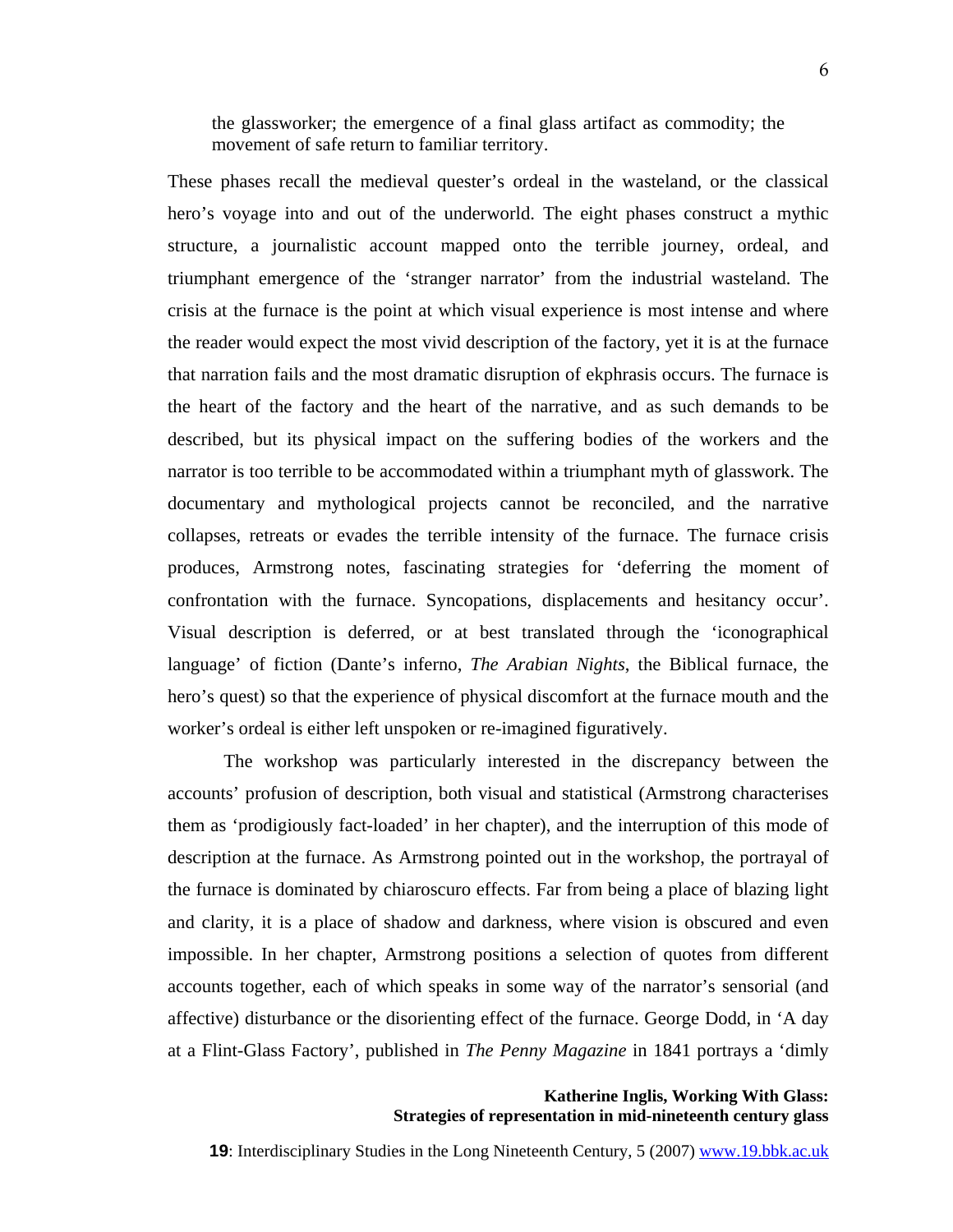lighted' furnace room wherein an artist could detect 'some striking effects of light and shade'.<sup>[6](#page-12-5)</sup> Dickens and Wills are confronted by 'a fearful row of roaring furnaces, white hot'; the anonymous contributor to the *Exhibitor* is 'lost in wonder' and 'cannot reconcile the dimness of the place with the bright glow'.<sup>[7](#page-12-2)</sup>

In this space of impossible, indescribable vision, the body of the worker disappears from view. Armstrong juxtaposes three extracts in which narrators seem to sympathise and to be about to describe the suffering body of the worker, but stop short. This is a sight that cannot, or must not, be described. It remains abstract.

The temperature to which the men are exposed in this operation (which sometimes takes several hours) may be imperfectly imagined when we remember that the other pots in the furnace may at that time be at a perfectly white heat. (*Penny Magazine,* 84)

They [...] are exposed for a considerable time to the whole force of the furnace heat, and it is frightful to witness the sufferings of the workmen exposed to the radiation of the flames. (*Exhibitor*, 55)

We find ourselves on a sort of platform, in front of six furnace mouths, which disclose such a fire within as throws us into a secret despair, despair for ourselves, lest we should lose our senses, and for the men, because it seems impossible to live through the day in such a heat. (Martineau,  $34$ )  $8$ 

The workshop noted this strategy of displacement, where the spectacle of the worker's ordeal is glimpsed tangentially then abandoned. In its place, the narrative turns to a comforting litany of facts, or literally stifles the narrator's voice. The first displacement strategy creates an impression of visual accuracy, but in fact continually defers the encounter with the furnace. Martineau used the word 'peeping' to characterise her visual encounter with the furnace.<sup>[9](#page-12-7)</sup> 'Peeping' implies a furtive mode of looking that glimpses the critical visual experience, but never fully encounters it. It remains a possibility of suffering, an unrealised experience, a matter of seeming: 'it *seems* impossible to live through the day in such a heat', 'the temperature [...] may be *imperfectly* imagined'. Instead of the potentially distressing portrayal of the body exposed to the furnace, the reader is bombarded with 'fact-heavy instruction' and manufacturing statistics. The second displacement strategy (the stifling of the narrator) literally silences the descriptive voice. Dickens and Wills, Martineau and the *Exhibitor* 

## **Katherine Inglis, Working With Glass: Strategies of representation in mid-nineteenth century glass**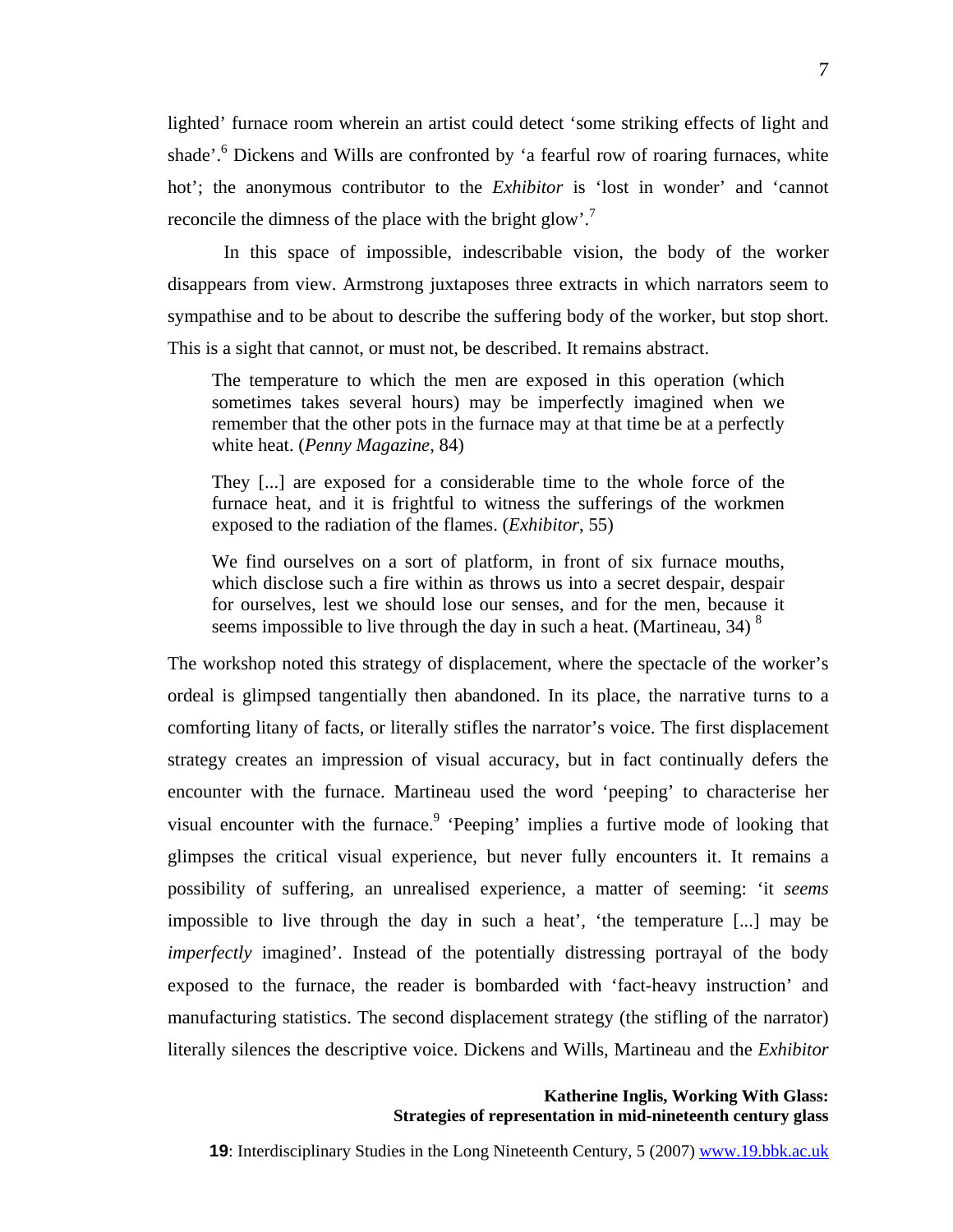portray a crisis in which the narrative is interrupted by the narrator's physical distress. Dickens and Wills struggle for breath, the *Exhibitor* is stifled by a shell of heat and perspiration, and Martineau interrupts what was about to be an observation of the workers to wish that she could plunge her face into a water-trough. As Armstrong points out in her chapter, there is a sympathetic element to these interruptions, as they 'bear witness to the artisan's own loss of breath in the process of making glass'. However, the outcome – the failure to describe the artisan – precludes interpreting these paralyses as expressions of sympathy. Rather, Armstrong argues, 'these vocal obstructions [...] testify to a moment when speech fails and empathy reaches its limit'. The verbal and the visual break down, paralysed by an excess of affect: 'something is left unsaid, silenced in confrontation with the mouth of the furnace'.

Vision and ekphrasis are impossible at the mouth of the furnace, but are of paramount importance in much of the pre- and post-furnace phases of the narrative. In the first phase, the narrator's movement through the industrial landscape towards the factory is rendered vividly. Armstrong points out in her chapter the importance of the glass visitor's stranger status. This landscape is new to the narrator as well as to the reader, hence the echoes of the travelogue in the narratives' morphology. These are journeys, records of sight-seeing. Thus the first phase of the visit, the induction, prefaces the journey into the unknown with vivid representations of the dirt and mud of the industrial wasteland. Armstrong points out in her chapter that this is most evident in the *Leisure Hour*, where the description of a 'landscape of ecological disaster [covers] over four columns of print'. There is no equivalent to the furtive and painful peeping at the furnace. Every detail of the industrial terrain's grime and filth is carefully noted by the stranger-narrator. The *Illustrated Exhibitor's* narrator describes a 'desolate region of mud and water'; Martineau's landscape is sodden and befouled, 'inches deep in black mud and puddles'.[10](#page-12-8) The *Leisure Hour*'s description of a blasted land dotted with 'vitrified scoria, the faecula of unnumbered furnaces' and 'stagnant pools of brown water' (25) paints a particularly vivid picture.<sup>11</sup>

The second and third sections of the narrative, which explore the process of glass-manufacture and the history of glass, are primarily task-focused. Visual

# **Katherine Inglis, Working With Glass: Strategies of representation in mid-nineteenth century glass**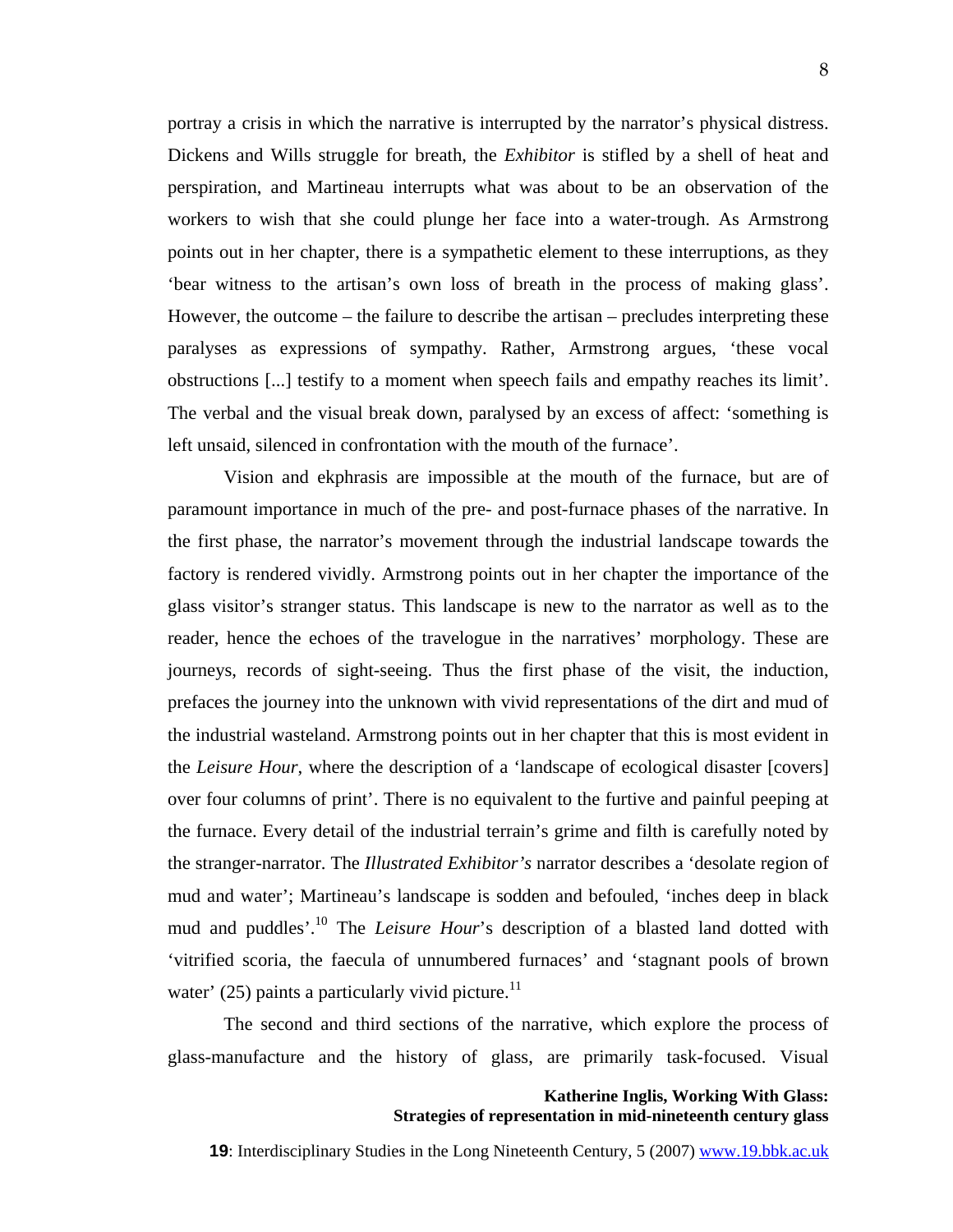experience is of less importance than the transmission of facts. However, the Stourbridge clay pots, made by hand in the factory and used to bring glass to white heat

in the furnace, do come into view. They attract an inordinate amount of attention, which Armstrong attributes to their anthropomorphization. They function as 'the hidden analogy for the experience of labour, and substitutes for the workman's body'. The pots fascinate the narrators, and are described with a mixture of admiration (for their size and qualities of endurance) and disgust when their clay comes into physical contact with the hands and feet of the workers. They stand as avatars for the narrator's unexpressed ambivalence towards the glass-workers. The pots offer an acceptable object for ekphrasis and for the voicing of 'overt disquiet' that cannot be expressed of the industrial process. Dickens and Wills describe a broken pot lying shattered in the rain that had withstood seventy days use, and, Armstrong points out, make an implicit connection between the broken pot and the workers they encounter drinking outside the factory. Martineau expresses disgust at the physical contact between the labourer's feet and the clay that will form a pot, a distaste echoed in the *Penny Magazine's* 'regret' that a 'process so primitive' should occur in 'the age of machinery'. The pot is also exoticized, through reference to Ali Baba in the *Penny Magazine* and Dickens and Wills' article. There is something magical and beautiful about glass production in these mythic narratives. If the pot stands for the narrator's discomfort at the presence of the working body at the centre of the industrial process, it is also subjected to the same strategy of representation by which the narrator accommodates this troubling presence in the industrial myth. Both pot and worker are made magical.

Descriptions of what Armstrong calls 'the choreography of work' in the postfurnace phases of the narrative tend to aestheticize the worker's movements, representing work as if it is beautiful and effortless. The Orient, magicians, heroes and demons are invoked to describe the skilful proficiency of the workers. There is a marked and significant departure here from the standard representation of workers in factory literature. In polemical literature on the factory system in the 1830s and 1840s, the worker was a problem, either as a hindrance to the rolling-out of mechanization, or as a malnourished pathologized victim of industrialization. Labourers and machines

# **Katherine Inglis, Working With Glass: Strategies of representation in mid-nineteenth century glass**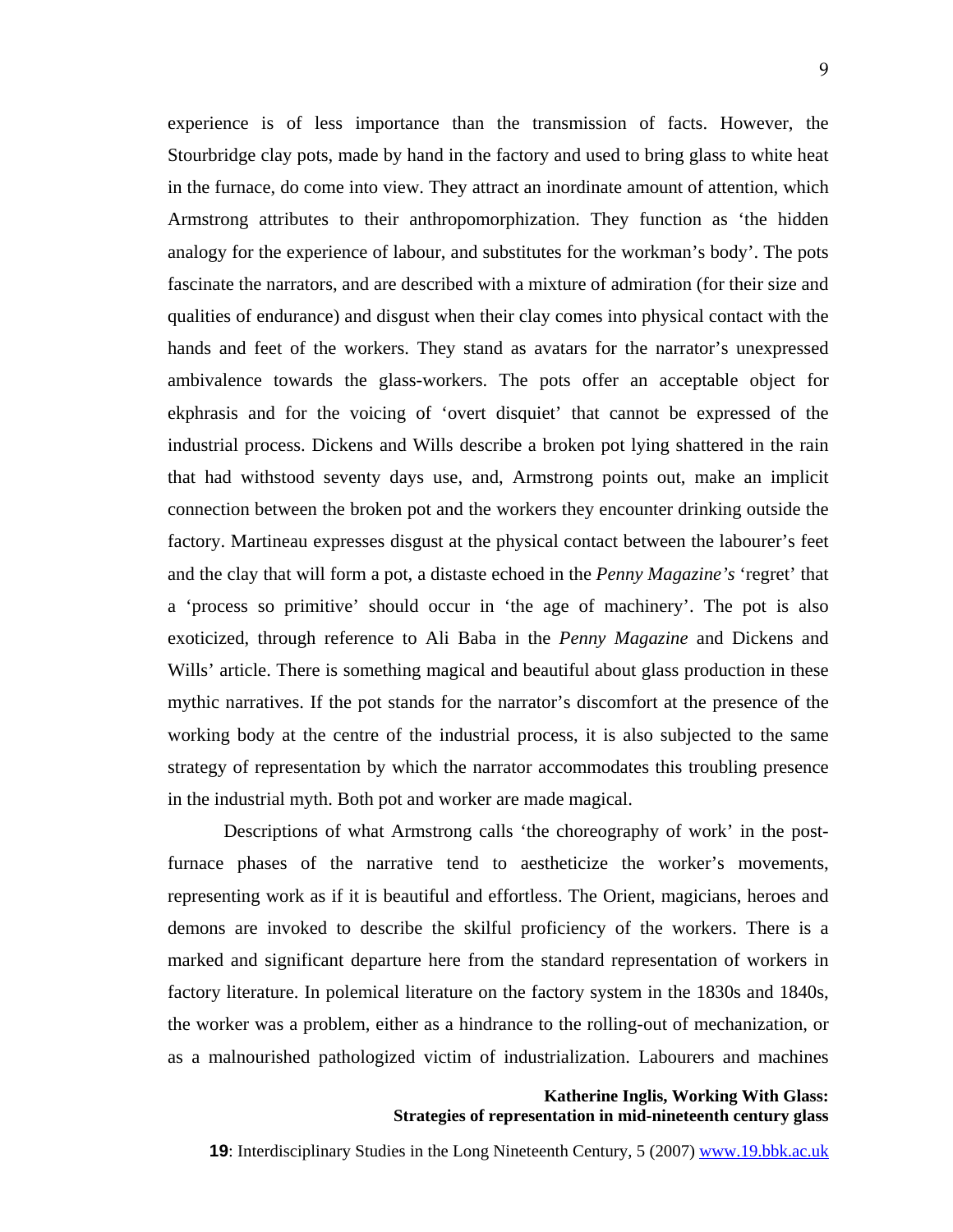figured as combatants in the struggle between artisanship and mechanization. The factory worker was imagined in both pro- and anti-factory writing as a misshapen cog in the mechanical system, an ill-fitting component of the factory-automaton. This combative model, in which the worker is reduced and dehumanized, does not fit the representation of the worker in glass factory tourist narratives. Though these narratives efface and ignore significant aspects of glass manufacture and the conditions of the workers, Armstrong points out that they do at least portray the worker with respect and acknowledge the worker's agency, expressing 'the mythos of glass-making as a heroic, even agonistic, transformation through the agency of a collaborative act'. Their imaginative and fanciful descriptions of the worker in action as an object of beauty, an athletic and self-determined actor, offer a more positive way of seeing the worker than the conventional image of the obstructive inefficient cog. Nevertheless, these strategies of representation render the worker less lucid. This is particularly evident in the case of the skilled female workers. Armstrong explained in the workshop that Martineau censored her account in response to a request from the factory owner not to mention the female glass-cutters, whose skill and physical strength would, it was thought, have troubled the London readership. Martineau complied, but did describe the less-skilled female glass-smoothers, emphasizing their grace and the beauty of their finished work. The workshop group noted that this gendered representation of labour is even more marked in Dickens and Wills' narrative, where the glass-smoothing process is a 'fairy scene', a carefully choreographed balletic display.<sup>12</sup> They sidestep the troubling efficiency of the female labourer by conflating the female glass-smoothers with the Orient: Dickens and Wills see 'a scene from an Oriental Story-Book' in which 'handsome' women throw themselves into 'elegant and graceful' positions.<sup>13</sup> Other strategies of transformation are the dematerialisation of the worker, where the worker becomes a disembodied 'figure', or a 'picturesque shadow' (Dickens and Wills, 434); the representation of the worker as a heroic, almost Herculean figure in Martineau's account, and conversely, as a demonic 'salamander in human form' for Dickens and Wills; and the magician-worker, who works faster than the narrator's eye can follow.<sup>14</sup> As the group noted in relation to the aestheticization of the glass-smoothers, this re-

## **Katherine Inglis, Working With Glass: Strategies of representation in mid-nineteenth century glass**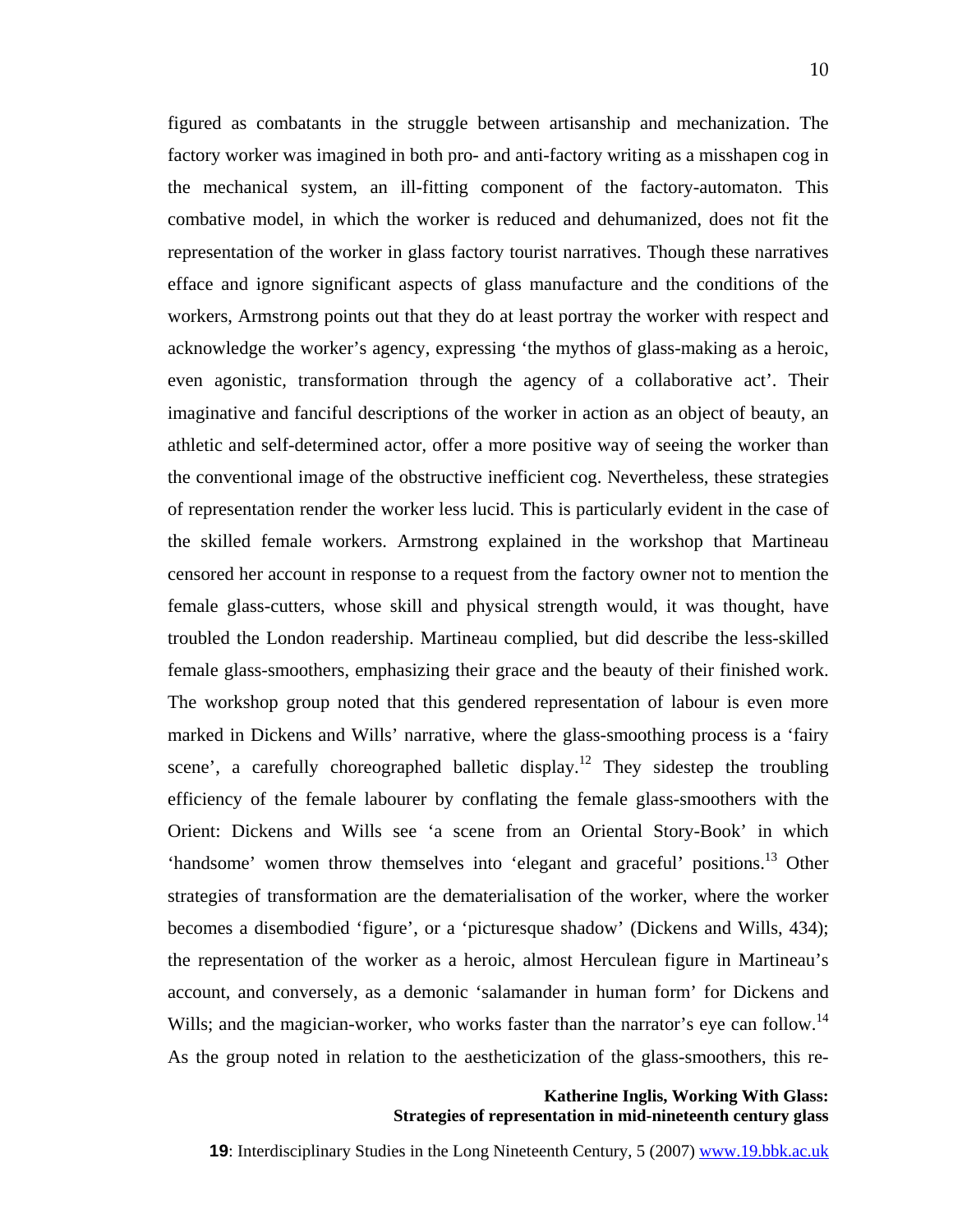imagining of work serves to obscure the effort involved and diminishes the worker's achievement. A disembodied, heroic, demonic or magician worker does not in fact *labour*. He effectively wills the commodity into existence. As Armstrong explains in her chapter, 'laden with respect and sympathy, imaging the workman as hero *and* conjuror, these accounts also make the workman and his work invisible. His very skill, baffling the eye, makes him disappear'. Even in the midst of the most intense visual description, the reader witnesses (or just as significantly, fails to witness) yet another vanishing act. Labour disappears.

There is a profusion of description in the latter phases of the narratives, where glass commodities are sent out into the world and the narrator returns 'from the shades'. The accounts conclude with displays of artefacts and catalogues of glass commodities in which 'the scintillating glamour of cut, engraved, painted, smoothed and polished objects, glistening and brilliant, supersedes all other description'. The workshop was particularly interested in the conclusion of Martineau's account, in which two crystal glass candelabra were dispatched from Birmingham 'to the tomb of the Prophet, at Medina; where, as his Highness's Secretary observes, they will be the admiration of hundreds of thousands of pilgrim worshippers'.<sup>15</sup> Martineau's secular pilgrimage to a temple of manufacture ends with the reproduction and proliferation of her admiring gaze 'among the remotest regions, and the strangest races and faiths on earth'.<sup>16</sup> The reader is free to conjecture whether the admiring pilgrims have come to witness the tomb or the candelabra that light it. Armstrong observes of Martineau's anecdote that 'the journey home is the journey of exported commodities and their symbolic meanings, including the force of empire'. The end of the narrator's journey is only the beginning of the glass commodity's journey.

The workshop discussion focused on the tensions and absences in the texts, particularly those that were derived from the troubling human presence. Given that the texts were supposed to function as journalism, to convey information to their audiences, the workshop's interest in visual disruption might seem to run counter to the texts' purpose. However, as Armstrong makes clear in the last section of her chapter, these are not 'naïve writings'. Their 'occlusions, evasions and aporias' are not left as they stand.

# **Katherine Inglis, Working With Glass: Strategies of representation in mid-nineteenth century glass**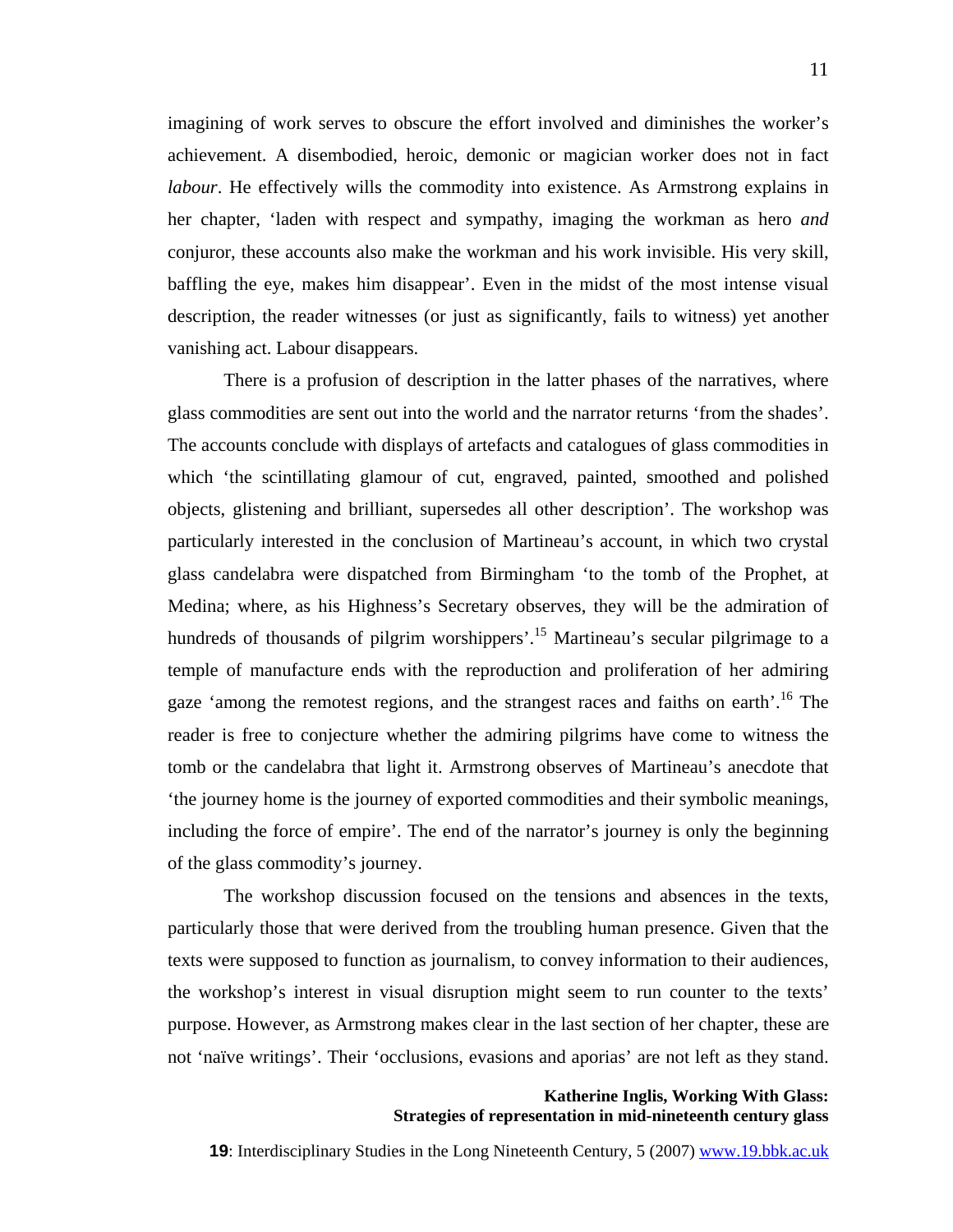The texts' structure and internal tensions 'actively *produce*' the sorts of questions that were discussed in the workshop. Certainly the workshop was not over-directed. The issues discussed arose organically out of the material, and the discussion was fluid, driven by the group's response to that material: there was plenty of debate and space for the presentation of opposing models of response. It cannot be said that a consensus was reached, rather that more questions opened up (regarding the gendered representation of work, the significance of glass in the project of empire, the function of the illustrations). Perhaps the imposition of a consensus would have been the true act of reading counter to the texts, given that, as Armstrong concludes, 'the subtext is that glass, mediated through work, but also a mediating substance in itself, responds to readings that accept its antithetical nature and the double nature of work'.

#### Endnotes:

<sup>3</sup> Sabine Melchior-Bonnet has written an entertaining account of the difficult beginnings of the Royal Company of Glass and Mirrors. Sabine Melchior-Bonnet, *The Mirror: A History*, trans. Katharine H. Jewett (London: Routledge, 2001), pp. 35-46.

4 Svetlana Alpers, *The Art of Describing: Dutch Art in the Seventeenth Century* (Chicago: University of Chicago Press, 1983).

5 Isobel Armstrong, *Victorian Glassworlds: Glass Culture and the Imagination 1830-1880* forthcoming (2008) from Oxford University Press. I am extremely grateful to Isobel Armstrong and Oxford University Press for having allowed me to read an advance copy of the first chapter. All quotations from this chapter are taken from an unpaginated manuscript, hence the absence of page references in my essay.

6 George Dodd, 'A Day at a Flint-Glass Factory', *Penny Magazine*, 10 (1841), Supplement, 81-88 (p. 83). 7 [W. H. Wills and Charles Dickens], 'Plate Glass', *Household Words*, 2 (1851), 433-437 (p. 435); 'A Visit to Apsley Pellatt's Flint Glass Works', *Illustrated Exhibitor and Magazine of Art*, 1 (1852), 54-59; 70-74 (p. 58).

8 [Harriet Martineau], 'Birmingham Glass Works', *Household Words*, 5 (1852), 32-38.

<sup>9</sup> Martineau p. 35

#### **Katherine Inglis, Working With Glass: Strategies of representation in mid-nineteenth century glass**

<sup>1</sup> Mark Pendergrast, *Mirror/Mirror: A History of the Human Love Affair with Reflection* (New York: Basic Books, 2003), p. 248.

<sup>2</sup> Charles Babbage, *On the Economy of Machinery and Manufactures* (London: Charles Knight, 1832), p. 114.